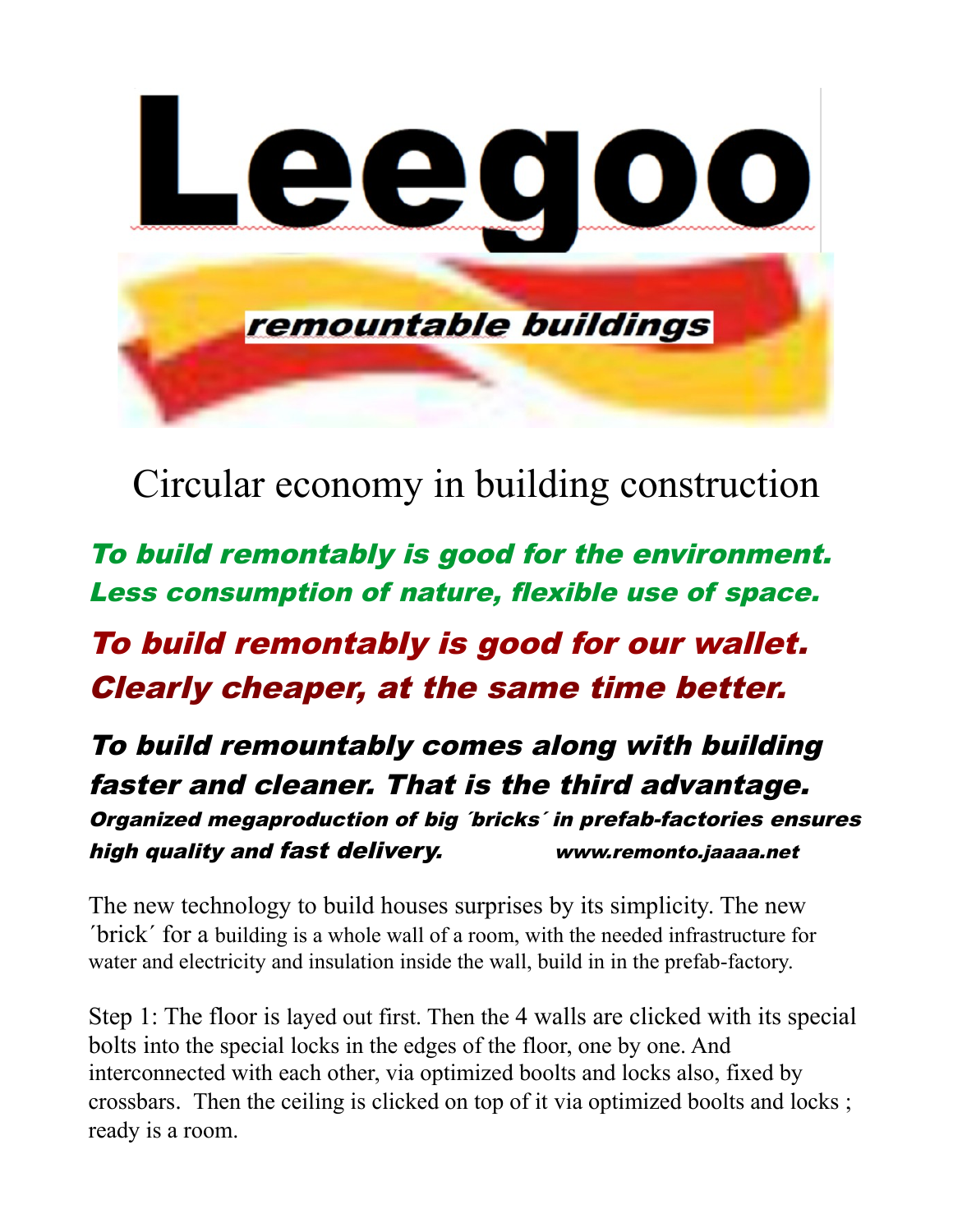Bolts and locks are not new. New is a) optimization of bolts and locks to withstand great breaking forces and b) positioning of bolts and locks in such a way, that a set 1 of bolts/locks is defending the small and therefore weak sides of a set 2 of bolts/locks against breaking forces with its long and therefore strong sides. And viceversa.

This connection technology is producing surprise-reactions of experts. They have never seen that before. An official patent office recherche revealed, that this useful simple technology is really new.

The ceiling of a room and the floor of a room above can melt together into a ceiling-floor-element. Thus the next unit can be built on top of the units beneath it. Siamesic twins 1

In version 2 comes the presentation of a technology to connect units in horizontal direction. Then big complexes of units can arise. The rooms can be quadrangular or polygonal. Much is possible.

The large bricks of the building are connected to each other without nails, without screws and without glue by means of optimized large bolts on the edges of large bricks (walls) type 1, which slide into the lock openings of large bricks (walls) type 2. Sliding back of bolts is blocked by optimized crossbars. Elastic seals between the elements close off the room from the outside. Rain, wind, noise stay outside.

This manner to build remountably makes, that you can pull out first the crossbars, then the bolts without damage, without destruction. All ´bricks´ can be remounted simply and fast, can be pulled out fast and can be mounted together fast in another place. That is really environment-friendly, saves money and time and reduces the rubble by an estimated 60%. A huge win for everyone.

With version2 of the Leegoo-System /Remonto-System it is possible to build many floors high, without heavy framework out of steel or steel concrete. Higher buildings up to 100 stories can use the new technology, sparing mass and costs, by integrating remountable units into the framework.

At LEGO, with 1 'e' and 1 'o', the bricks are blocks or plates. The (round) click elements are distributed over the walls, are elastic and have no crossbars, are not optimized in terms of force absorption,. They can be pulled apart with little force. Not usable for construction of real houses.

At LEEGOO, the bricks are large plates becoming walls. The click elements are placed on the edges of the walls (bolts) and in the edges of the walls (locks), are optimized in terms of force absorption, are not elastic and have crossbars. They are the bricks for the House of the Future.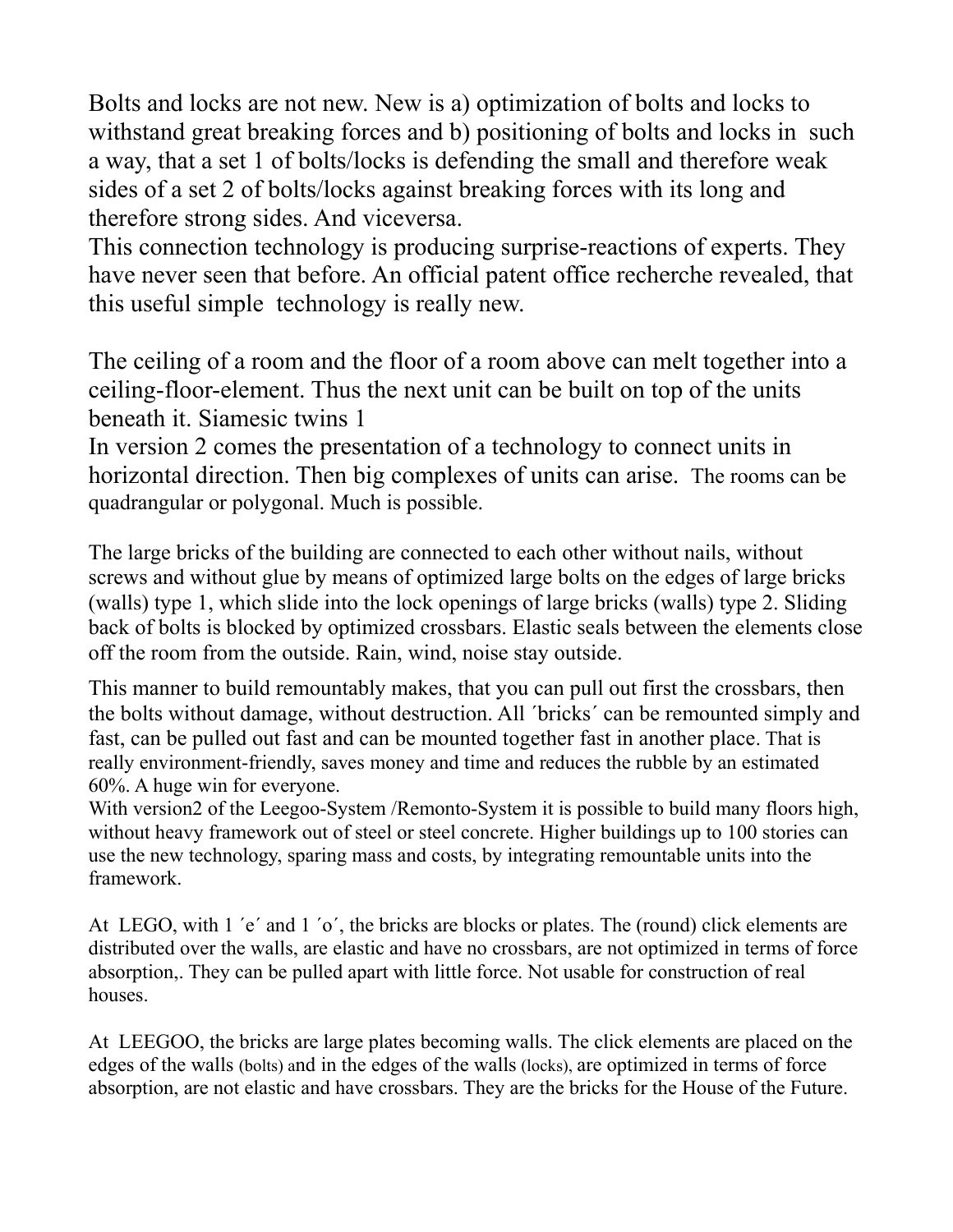

www.leegoo.jaaaa.net languages German, English, Netherlands [DE. NL](http://www.leegoo.jaaaa.net/) . [GB](http://www.leegoo.jaaaa.net/)



Demonto - optimized bolts with crossbars - version1 - www.demonto.jaaaa.net